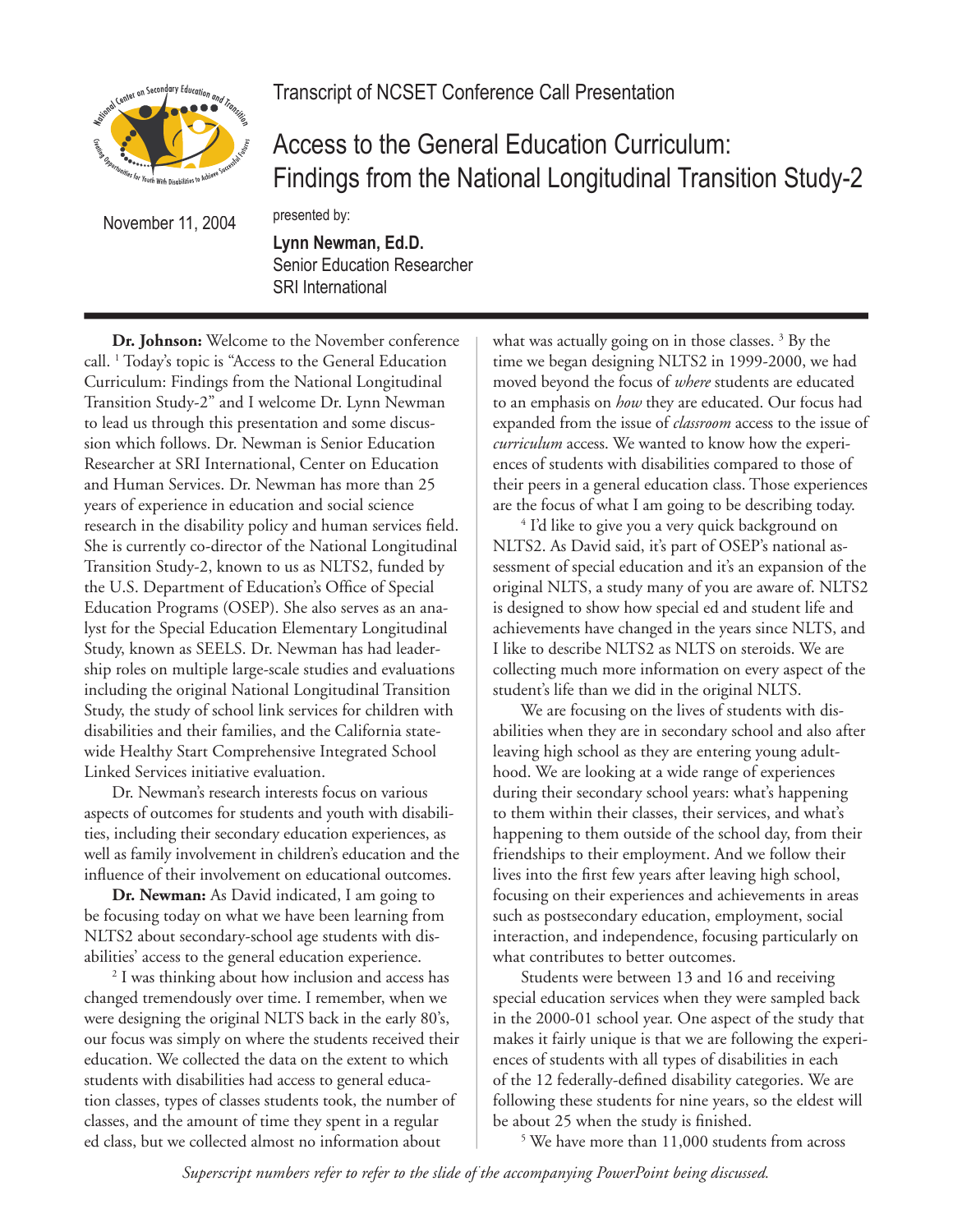the country in the study and <sup>6</sup> it allows us to generalize to all of the students who are receiving special ed, who are between these ages as a group as well as generalize to each of the 12 disability categories.<sup>7</sup> The stars that you see on the data collection timeline are each type of data collection activity that we are doing. We are collecting information from a wide range of perspectives—from parents, teachers, and the youth themselves—and right now, we are in the process of completing year four. We are just finishing collecting the second wave of school data.

<sup>8</sup> The findings that I am going to be presenting today come from the first wave of NLTS2 school data collection, two surveys: one that focused on the students' overall school program and the other that focused on students' experiences in their general education academic classes. These were completed in the 2000-01 school year. When we have comparisons from NLTS, that data was abstracted from students' school records by school personnel in the 1985-87 school years. When we are looking at change over time between NLTS and NLTS2, we are talking about a 15-year period. <sup>9</sup> Today I am going to begin by focusing on the broader context of courses that the students are taking and the settings they are taking them in and then I am going to look at their general education academic classes—describing those classes, looking at their experiences in those classes. Finally, I will be sharing what we have been learning about the relationships between greater participation in general education courses and student outcomes.

<sup>10</sup> First, let's look at the student's overall school program. 11 We see that there is a heavy emphasis on academic courses—virtually all the students take at least one academic class and a large majority take a language arts class and a math class and many are also taking social studies and science. One out of five takes a foreign language class and on average academic course-taking accounts for about 60% of these students' courses. <sup>12</sup> How does this compare with the course-taking of their peers in the general population? The blue top bars are the courses that students with disabilities are taking during one semester and the red bars underneath that is the course-taking by their peers in the general population. We see that academic course-taking mirrors the experience of their peers, where 99-100% of the students take at least one academic course and they have high levels in math, science, and social studies. The only big difference that we see is in foreign language, where students in the general population are about twice as likely as to be taking this type of class as students with disabilities.

<sup>13</sup> How has course-taking for students with disabilities changed in the 15 years between NLTS and NLTS2?

Since the vast majority of students in both NLTS and NLTS2 took at least one academic course and most took a language arts course, there really wasn't much room for change and we see that there isn't much of a change in those areas, but we do see dramatic increases in the percentage of students taking other types of academic courses. The largest increases are in science with a 21 percentage point increase and foreign language with a gain of 15 percentage points. This increase that you are seeing in academic courses corresponds to a 7 percentage point decline in vocational education course-taking over those 15 years.

<sup>14</sup> In what settings do these students take these courses? The first group of bars are for the courses that are taken in a general education setting; the next group of bars are for those taking courses in special education settings. Most students take courses in both general education and special education settings. Although 27% of the students experienced full inclusion in a general education setting, this is a large change from 15 years ago when only 9% of the students took only general education courses. 88% take at least one general education class and since most students 15 years ago also took at least one general education class, there is not a significant difference over those years. Looking at the special education courses, 70% now take at least one special education course. This is a marked decline from the 90% that took at least one special education course 15 years ago. 69% currently take at least one academic general education class. Some types of academic courses are more likely to be taken in a general education setting than others. For example, students are about equally likely to take English or math in a special education setting, but they are much more likely to take science or social studies or foreign language courses in a general education than in a special education setting. On average, general education courses account for 60% of students' course load.

Slide <sup>15</sup> looks at differences by disability category and, as with most aspects of the study, there are wide differences by disability category. The percentage of courses taken in a general education setting varies widely by disability category: about three-quarters of the courses that are taken by students with speech impairments are general education classes compared with only about a third of the classes taken by students with mental retardation or autism. General classes account for only about a quarter of the classes of those with multiple disabilities or deafblindness.

<sup>16</sup> Looking at changes over time between NLTS and NLTS2, students are more likely now to be taking their academic classes in general education settings and they are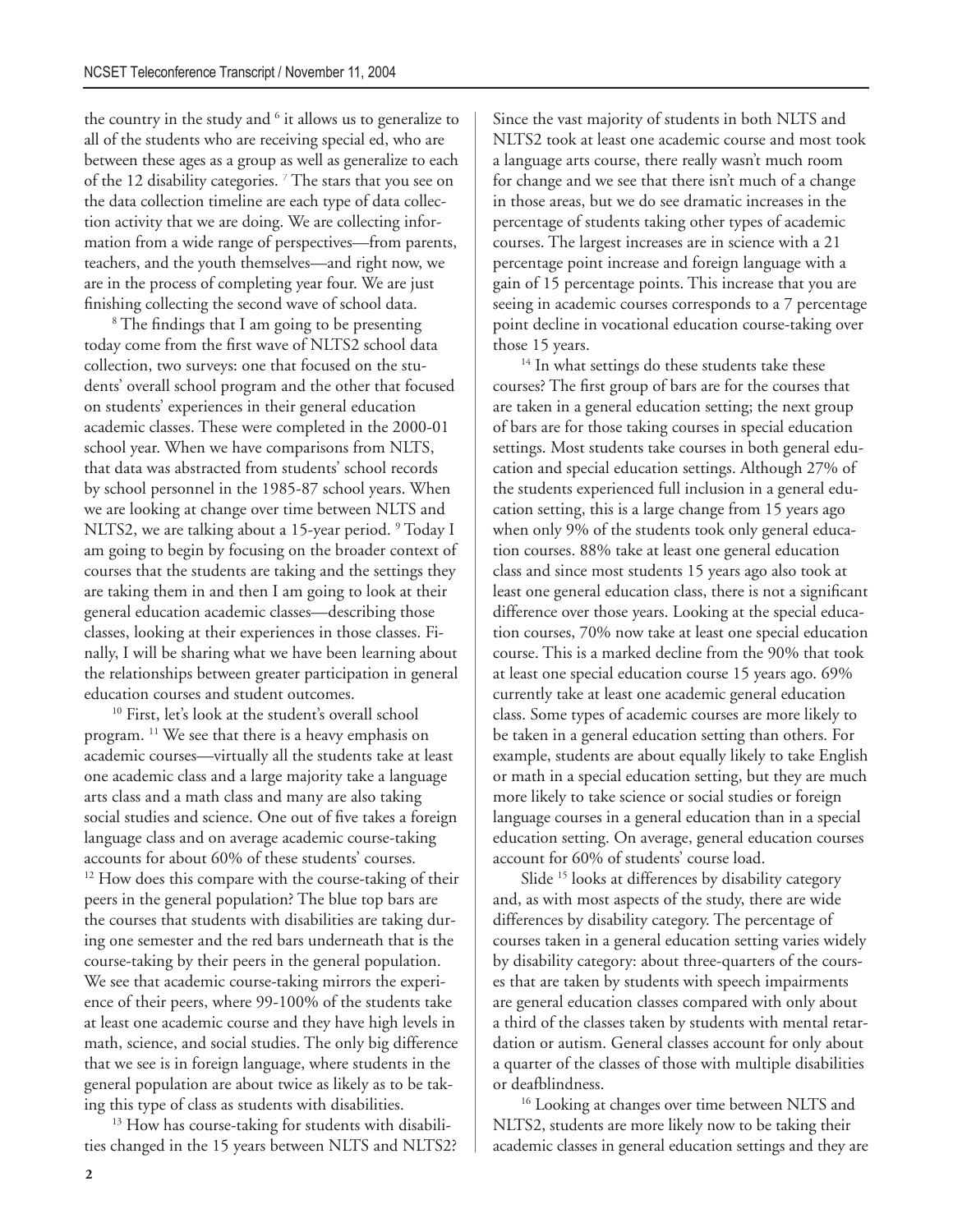less likely to be taking them in special education settings. There is a 9 percentage point increase over time in taking at least one general education course and a corresponding 11 percentage point decrease in taking one special education academic course. The converse is true for non-academic courses such as vocational education and life skills. Students are less likely to be taking non-academic classes in a general education setting now, and they are more likely to be taking them in a special education setting.

<sup>17</sup> Now let's switch our focus from *where* students are taking these classes to begin looking at *what's happening* in those classes. We are going to look at some of the descriptive information about those general education academic classes, their performance level, how many students and teachers were in the class, and characteristics of their teachers and the types of support that both students and teachers receive. 18 First, let's look at the overall performance level of these classes. The yellow part of these bars are the AP/honors courses, the purple are the courses at grade level, and the green are the below-grade-level courses. We see that for the most part, students with disabilities are not being tracked into the lower performing classes but they are in classes very much like the ones that everyone else is taking. Classes that are at grade level, if students are going to be in a below-grade-level class, then it's most likely going to be from that, with one quarter of those taking general education math courses and below-grade-level courses.

Looking at disability differences, slide <sup>19</sup> is a little misleading. Students in all disability categories are most likely to be in a grade level course. The range for all students is 70-80% for all disability categories—in that middle purple part of the bar—but when you are looking at the yellow part of the bar, the AP and honors courses, the students with visual impairments are more likely to be in that part of the bar than other groups of students. If you are looking at the green part of the bar, students with traumatic brain injury, mental retardation, and multiple disabilities are more likely than students in other categories to be in below-grade-level courses.

 $20$  Class size can be an important influence on the effectiveness of instruction and learning. The 24 students in the blue bar are students in general education academic classes and the orange bar with the stripes are special education classes. We see there are 24 students in a general education class on average and 20 students in a special education class on average. Of those 24 students in a general education class, you see at the bottom bar, five of those students are also receiving special education services. 21 There are adults in those classes as well and again the blue bars are general education academic

classes. We see that, not surprisingly, almost all of the classes have a general education teacher, but in addition to that teacher, 22% of the general education classes also have a special education teacher present. Special education classes are much more likely to be staffed with other adults as well—for example, more than half have classroom aide(s). So 52% of students in special education classes have classroom aides compared with only 12% of those in general education classes. Although we saw earlier that the overall class size of 24 and 20 students was not that different, the student-to-adult ratio is dramatically different. General education classes have 21 students per adult; special education classes have only 6 students per adult. So adults in general education classes need to focus on about three times as many students as do adults in special education classes.

<sup>22</sup> Looking at those general education teachers, what are their characteristics? We see that they are much less ethnically diverse than their students—90% are white and 96% have credentials in the subject that they are teaching. Actually this is higher than the average that we had for the schools that these students attend. On average, 88% of the teachers in these schools are credentialed. This suggests that students with disabilities may be placed in classes with more qualified teachers who have more substantial teaching experience. On average, they have taught for 14 years and for 10 of those years they had experienced teaching students with disabilities. More than two-thirds of the students have teachers who feel that they are adequately trained to teach students with disabilities.

<sup>23</sup> In addition to the years of experience that these teachers bring, almost all of the teachers receive some type of support for teaching students with disabilities. The most frequent type of support is information about students' needs and abilities and consultation services, but fewer than 15% of students have teachers whose support included lower class size, aide assistance, or inservice training. We asked teachers if they thought this support was adequate and almost 90% of them thought that it was somewhat or very adequate. Teachers of classes where there is a student with mental retardation or traumatic brain injury are among those who are least likely to think that the supports were adequate.

<sup>24</sup> Not only do the teachers have supports, but students also receive a wide range of supports and accommodations to help them succeed in their general education classes, with 93% receiving some form of support. Extended time is the most frequently cited accommodation—more time to take tests, more time to do assignments. Less common are slower-paced instruction, assignments that are shorter or different from those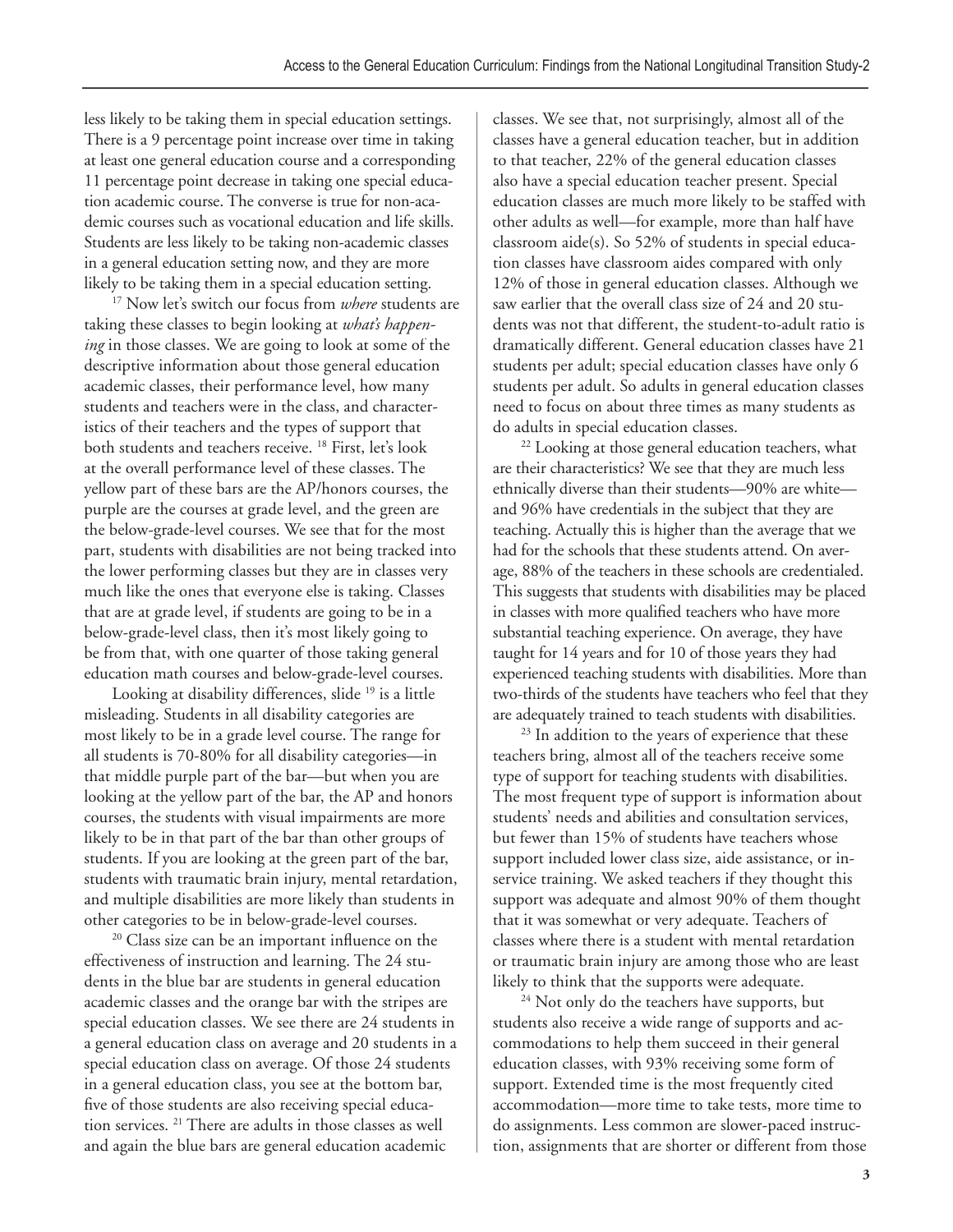in the rest of the class, having tests modified or read, or physical adaptations to the classroom.

<sup>25</sup> In addition to the accommodations, they also receive other types of supports. Supports tend to cluster into supports from other adults and program types of supports. Three out of five have their progress monitored by a special education teacher and more than a third receive more frequent feedback on their work, while fewer than 20% receive other types of individual help such as teacher's aides, computers, videos, or interpreters. In addition, almost a quarter of the students receive additional assistance and instruction focusing on learning strategies and study skills.

We have most of the students with disabilities in general education academic classes that are mostly at grade level. These students have received a wide range of accommodations and supports to help them benefit from instruction. They have fairly experienced teachers who receive some amount of support because these students are in their class.

<sup>26</sup> What are these students' experiences in these classes and how do their experiences compare with those of the classes as a whole? Let's begin by looking at the teacher-directed or the teacher-controlled aspects of the class. 27 Teachers were asked to indicate the extent of modifications that they made to the general education curriculum for students with disabilities in their classes. The green section of this pie chart are those who received an unmodified curriculum. We see about a third of these students have full access to the general education curriculum, where they are receiving the general education grade-level curriculum. Looking at the light blue section, we see that more than half of teachers report making *some* modifications, 11% of students have *substantial* modifications made to the general education curriculum, and 2% receive the special ed curriculum.

<sup>28</sup> Students are most likely to receive an unmodified curriculum in their general education math class or science class and again the colors are what we had in the pie charts; the dark blue being the substantial modification and the green indicates the curriculum without modification. Looking at students by disability, again the green stripes are the curriculum without modification. <sup>29</sup> The extent of curriculum modification varies by the student's disability category. Those with speech impairments are the most likely to access an unmodified general education curriculum, followed by those with sensory impairments or orthopedic impairments. Those with mental retardation, traumatic brain injury, and multiple disabilities are among the least likely.

<sup>30</sup> Teachers' disciplinary practice is another teacher-

directed aspect of the class. Teachers were asked if students with disabilities in the class need to be disciplined and to what extent this discipline is similar to what's done with other students. Are discipline practices largely the same for the students with disabilities and for other students? 84% of the students receive the same discipline as the other students in their classroom—this tends to be true for students in most disability categories; three quarters or more students in most disability categories receive the same type of discipline as others in their class. Those with autism or multiple disabilities are the least likely to receive the same type of discipline followed by those with mental retardation or emotional disabilities.

Now let's look at some aspects of classroom instruction. 31 Teachers were asked to report the frequency with which they used various instructional activities. There are two bars for each activity: the top bar is always the frequency with which the student uses this activity—the student with disabilities about whom they are reporting in their class. The second bar is the frequency with which they use the activity with the class as a whole. The yellow part of the bar is indicating that the activity rarely or never took place, the purple represents sometimes, and the green part is often. So we are looking at the instructional groupings that the teachers employ: class instruction, small group instruction, and individual instruction.

As we saw earlier, the general education classes have a much higher student-teacher ratio than the special education classes. The one way to lower that ratio for some aspects is to employ small group or individualized instruction. Clearly, in general education academic classes at the secondary level, the most frequently used is whole-class instruction. For the most part, the experiences of students with disabilities related to instructional groupings are really similar to that of other students in the class: they are as likely to have whole-group instruction. They have the same rates of small-group instruction and they are as likely to get individual instruction from their teacher. In the amount of individual instruction from an adult other than teachers, the students with disabilities differ from their peers in that students with disabilities are more likely to receive this type of instruction than their peers.

Slide <sup>32</sup> looks at the materials that the teachers use with these students. Students with disabilities and students in the class as a whole are very similar in their frequency of using each type of instructional material: textbooks, material workbooks, supplemental material, lab equipment, worksheets, and workbooks. Slide <sup>33</sup> looks at computer use and again there is no difference in the frequency of using computers for drills, for word processing, for spreadsheets, or for the Internet between students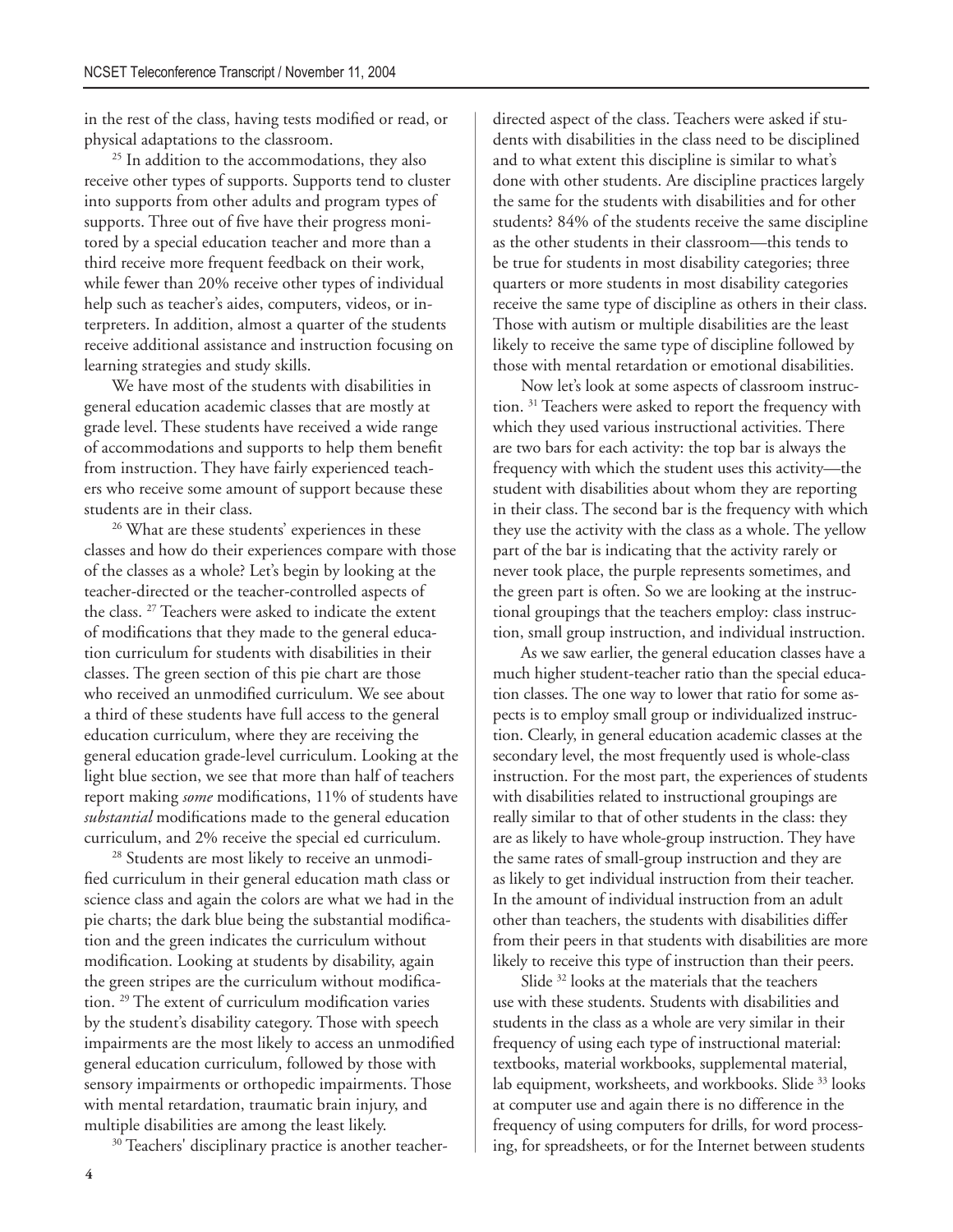with disabilities and the class as a whole. We have learned from a different survey we had done that more than half of these students attend schools that have a computer in every academic class yet computers are really not used very frequently for any purpose in these classes.

<sup>34</sup> Looking at instructional activities outside of the classroom, there is no difference in the frequency of instructional activities outside the classroom—such as trips to the library or computer lab, field trips, or community-based experiences—between students with disabilities and their classes as a whole. Clearly, at the secondary level, these rarely occur for all students with or without disabilities in general education classes.

We saw that there are some modifications to the curriculum, but overall, the teacher-directed aspects of the class are largely the same for students with disabilities and students in the general education academic class as a whole, and this is true for students in all disability categories. Students shouldn't be considered passive recipients of education, but instead are active participants in the learning process. 35 How does their participation compare with that of their peers in their classrooms? 36 Looking at their participation, students with disabilities' participation differs markedly from the level of participation of other students in their class. They consistently do not participate at the same rate as their peers. Their classroom peers are almost twice as likely as they are to respond orally to questions often; 36% are responding often to questions compared with 67% of their peers responding that frequently. Looking at the other end of the spectrum, 20% of students with disabilities rarely or never respond to questions compared with only 1% of their peers. Half of the students with disabilities rarely or never present to the class compared with about a third of their peers. They are less likely to work independently or with a peer. This is true for students in all disability categories. They are significantly less likely to participate in class than their peers, although the gap between their participation in the class is the largest for students with mental retardation.

Slide <sup>37</sup> looks at this participation in a slightly different way. Instead of comparing their behavior to that of their peers, it looks at students with disabilities' participation in group discussions across class settings, including general education academic classes, vocational education classes, and special education classes. The top three bars are all students with disabilities. We see that students with disabilities in general education academic classes are much less likely to participate in group discussions then those in vocational education classes and special education classes: 45% participate infrequently compared with about 60% in the other two types of classes; 22% rarely

or never participate in group discussions compared to 9% and 8% of special education students in vocational education or special education classes.

These findings have raised questions for us about whether the differences in behavior that we were seeing in special education students across class settings are related to differences in the students who take the class or to the influences of the class settings on their behavior. To explore this issue, I included in the analysis a subset of students and that's what the bottom three bars are. These are the students who have at least one of each of these types of classes. Here we are looking at the same students' behavior in each of these different types of classes and we see that their findings are very similar to what we found for all these students with disabilities. They are much less likely to participate in their general education academic classes then they are in their vocational education class or in their special education class. The difference in behavior cannot be attributed to differences in students. Instead, it appears to be related to some aspect of the class settings, the class size, the comfort with the teacher and other students in the class, or the teacher's expectations for behavior.

<sup>38</sup> Looking at teacher's perceptions, how did their general education teachers feel about their placing the students in their class? 39 Looking at their perception, despite the fact that students with disabilities are less likely to participate, most students have teachers who consider their placement to be appropriate, where about two-thirds of the students have teachers who consider their placement very appropriate and only 8% are not considered appropriately placed in that class.

40 Looking at difference by disability, this did differ somewhat by disability category with students with mental retardation, multiple disabilities, and emotional disturbances being those whose placements are most frequently considered not appropriate. <sup>41</sup> When we asked teachers about their expectations, almost all the students with disabilities are expected to keep up with other students in the class—97% are expected to keep up. Almost three-quarters, 71%, do keep up, but it is worrisome that more than a quarter of the students with disabilities in general education classes are not meeting the performance expectations of their teachers.

Slide <sup>42</sup> looks at differences by disability category with the top bar being those expected to keep up with other students and the yellow bar being those who the teacher rates as actually keeping up. Students in most disability categories have teachers who expect them to keep up with other students. There is a wide range by disability category in students rated as keeping up with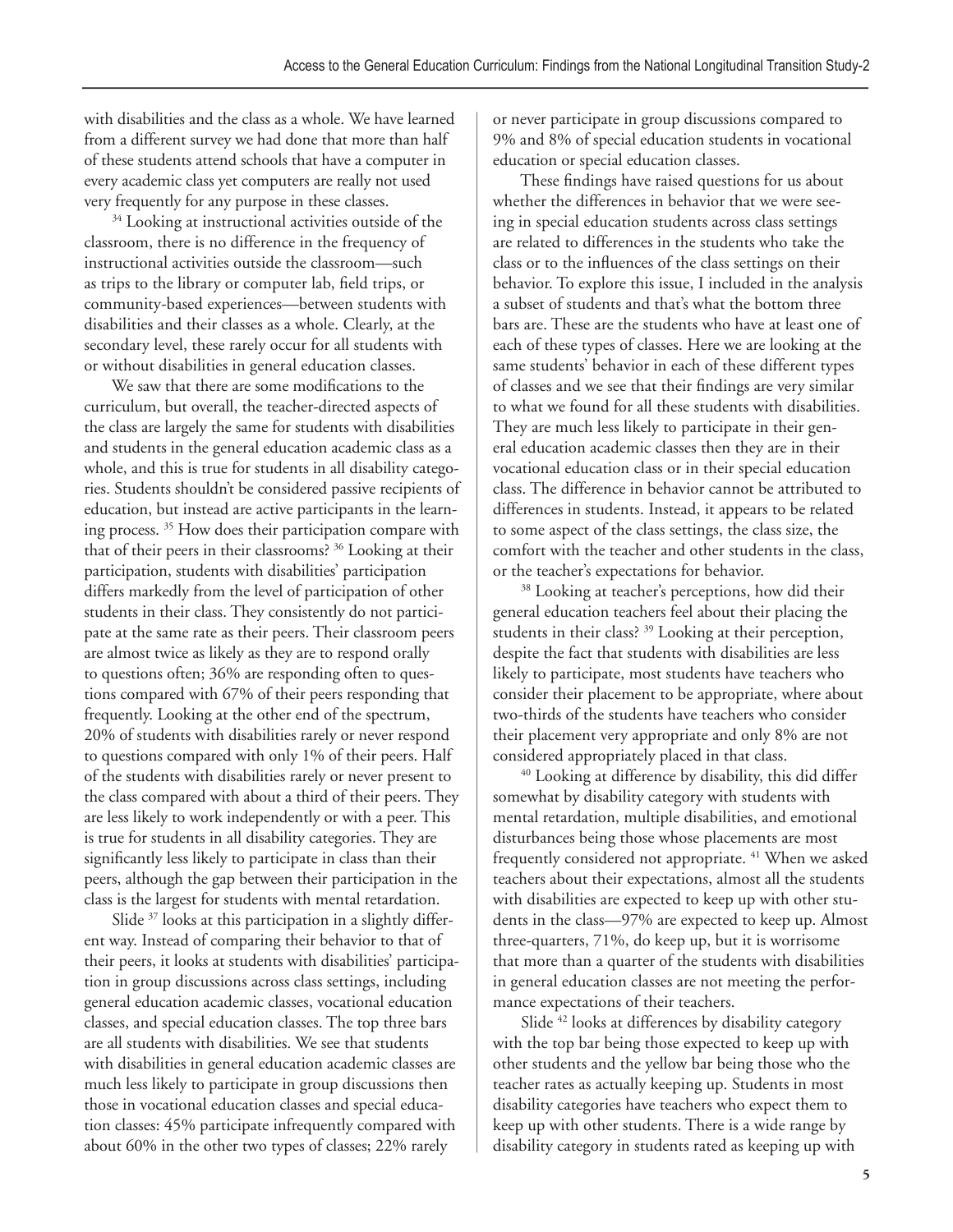their classes: students with mental retardation, emotional disturbances, and other health impairments have the largest gaps between being expected to keep up and actually keeping up with other students in their class.

Moving beyond focusing on students' experiences within the general education classroom, <sup>43</sup> let's look at how spending more time in these types of classes relates to student outcomes. We examined students' performance in several domains including engagement in school, which is things like the number of days absent; academic performance such as grade performance on standardized tests; and areas of social adjustment such as frequency of seeing friends and belonging to groups. 44 When we examined students' performance, because so many of the factors are interrelated, we used a multivariate analysis approach. For example, we know that enrollment in general education academic classes is compounded by many other factors such as students' disability and functioning. We saw earlier that students in some disability categories such as mental retardation or autism are much less likely to be taking these types of classes. Students' outcomes also are related to differences in students' disability and functioning. To try to disentangle these relationships, so we could identify their independent relationship to spending more time in a general education academic class with outcomes, we used a multivariate approach to hold constant the differences between students. We statistically held constant all of the factors that are in this table including aspects of the students' disability and functioning, aspects of individual and household characteristics, parent involvement, parent expectations, and other aspects of their school program and performance.

<sup>45</sup> Looking at the relationship of spending more time in general education classes with these outcomes, results are mixed. We found that independent of other factors included in the model, the degree to which students with disabilities take classes in a general education classroom is both positively and negatively related to their performance. On the negative side, students with disabilities who take more of these classes also tend to receive lower grades. These lower grades are not surprising in light of the fact that more than a quarter of these students—as we saw earlier—are not meeting their teacher's expectations. This link with lower grades is concerning. In the original NLTS, students who received lower grades, particularly failing grades, were not accumulating sufficient credits to graduate, which led to many eventually dropping out. However, taking more courses in general education classrooms is also associated with positive outcomes. The other part of the chart, having reading and math abilities closer to grade level, lower likelihood of being subject to

disciplinary actions at school, and higher likelihood of participation in school and community groups.

We do see many benefits associated with taking more general education academic classes and many of these benefits have been associated in the original NLTS with a lower likelihood of dropping out of the school. The bottom line is that it is too early to tell the true impact on these students' lives of taking more general education academic courses—you are going to need to stay tuned to follow these students' lives into young adulthood and look at their actual school-leaving status and other secondary achievements.

52 I would like to just go to the very last slide. This is the NLTS2 Web site, *www.nlts2.org*, and this Web site has a wealth of information—it includes all of our reports, much fuller information about the types of topics I have been sharing today. In addition, we have the data from each of those stars on that chart that I shared initially. Each of the different instruments that we collect we actually have the data that you can search by topic up on the Web site. If you remember nothing else from this presentation, the important thing to remember is this Web site address. I think we are now ready for questions.

**Dr. Johnson:** Do we have questions for Lynn?

**Ms. Sweeney:** I am Sweeney from the Massachusetts of Department of Education. My question has to do with the teachers that you survey, the general education teachers. How many of them did you survey and how did you select them and what type of vehicle did you use to survey them?

**Dr. Newman:** This is a study that focuses on students, not on teachers. So what we did is we selected our students randomly from districts who gave us their rosters and they represented all of the students in the country. Then for each of those students, we got the names of the schools they attended from interviews with their parents or from their districts. We went to those schools and we asked the schools to identify teachers to complete two surveys. One was the school program survey—we said, please ask somebody who is knowledgeable about the students' school program overall, and that was usually a special education teacher or staff member, to complete that one—and in the general education academic class we asked, does the student take this type of class. If they do, please give the survey questionnaire to the teacher who teaches their general education class that they have on Monday morning, the first general education class that they take on Monday morning because we wanted it to be random. And we had, I think, a high 60% response rate in those. I don't remember the exact number of how many teachers we had, but it was